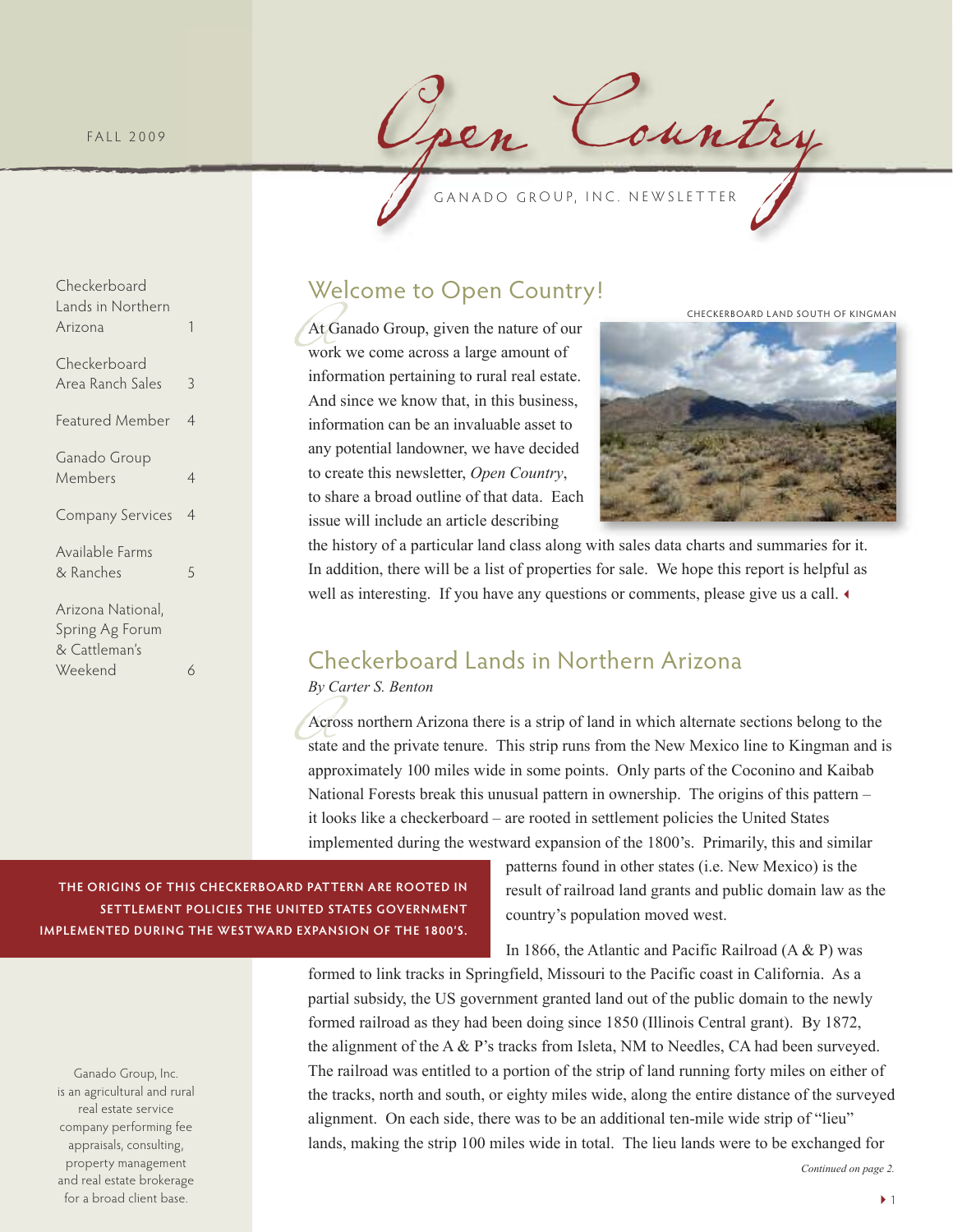#### *Continued from page 1.*

land already excepted from the public domain prior to the 1872 survey. According to the grant, the A & P was to be given a patent for alternate odd numbered sections. This was because the territories were being given certain even numbered sections – two per township at the time – for schools and public facilities upon completion of statehood. Any land already homesteaded or part of a federal agency was not considered part of the public domain and so was not included in the grant. The lieu lands were to make up for the losses to military reservations and homesteading from the original strip. With so much at their disposal, and the high costs associated with track construction, the  $A \& P$ attempted to sell land as fast as possible.

Perhaps the most important sale was the first, negotiated in 1884, to Aztec Land and Cattle Co. – a newly formed company capitalized in New York by A & P official E.W. Kinsley and others. Kinsley was made trustee by the A  $\&$ P; in charge of selling five million acres. In December 1884, the A & P sold one million acres to Aztec for 50 cents per acre. The sale was soon found to include additional acreage over and above the one million for which an option was given. Aztec continues to operate as a lessor of grazing land in the area. The other significant sale was approximately 258,873 acres to Dr. E.B. Perrin in 1887 for seventy cents per acre. Both were problematic transactions.

#### **by pUrchasing sUrface grazing righTs from sUb-dividers and Taking advanTage of open range laws, ranchers conTinUe To rUn Their livesTock on checkerboard lands ThroUghoUT norThern arizona.**

Most buyers at the time were reluctant to enter negotiations, with reason. The US General Land Office (GLO) would not give patents to the railroad until track was completed in the area, so title was difficult to convey. Even when construction was complete, the government was slow in completing its cadastral (rectangular) survey and so was reluctant to give patents. In some cases, the GLO argued that the railroad exceeded time limits for obtaining its grant. When the A & P went bankrupt in 1894, it had sold barely more than 1.5





million acres of its grant. Its remaining land in the relevant grant was taken over by the Atchison Railroad which created the Santa Fe Pacific to manage those assets in 1897.

The other major transfer came from the 1898 proclamation made by Congress at the suggestion of the National Academy of Sciences which recommended changes in forest reserve policy. This proclamation made possible the exchange of forest land for any non-timbered non-mineral land held by the federal government. This brought about the forest land exchange that allowed the Santa Fe Pacific to deed 552,358 acres of forest around Flagstaff, AZ to the federal forest reserves (146,680 of these acres were from remaining lieu lands). These forested acres later became parts of the Kaibab and Coconino National Forests. Upon completion of statehood, certain remaining public domain lands (those not already part of another agency) were deeded to the state of Arizona.

Since that time, the deeded land tenure has changed significantly, partially due to subdivision. These subdivisions, which typically divide the fee land into forty-acre parcels, became widespread in the late 1960's. Since 1975, approximately 1.5 million acres have been subdivided. By purchasing surface grazing rights from sub-dividers and taking advantage of open range laws, ranchers continue to run their livestock on checkerboard lands throughout northern Arizona.

Since the mid 1980's another shift has occurred. Three Indian tribes – the Navajo Hopi and Zuni – have acquired approximately 1,000,000 acres in the area during that period. The majority of this land continues to be operated as cattle ranches.

#### Ganado Group, Inc.

Agricultural & Rural Real Estate Services

777 East Thomas Road, Suite 210 Phoenix, Arizona 85014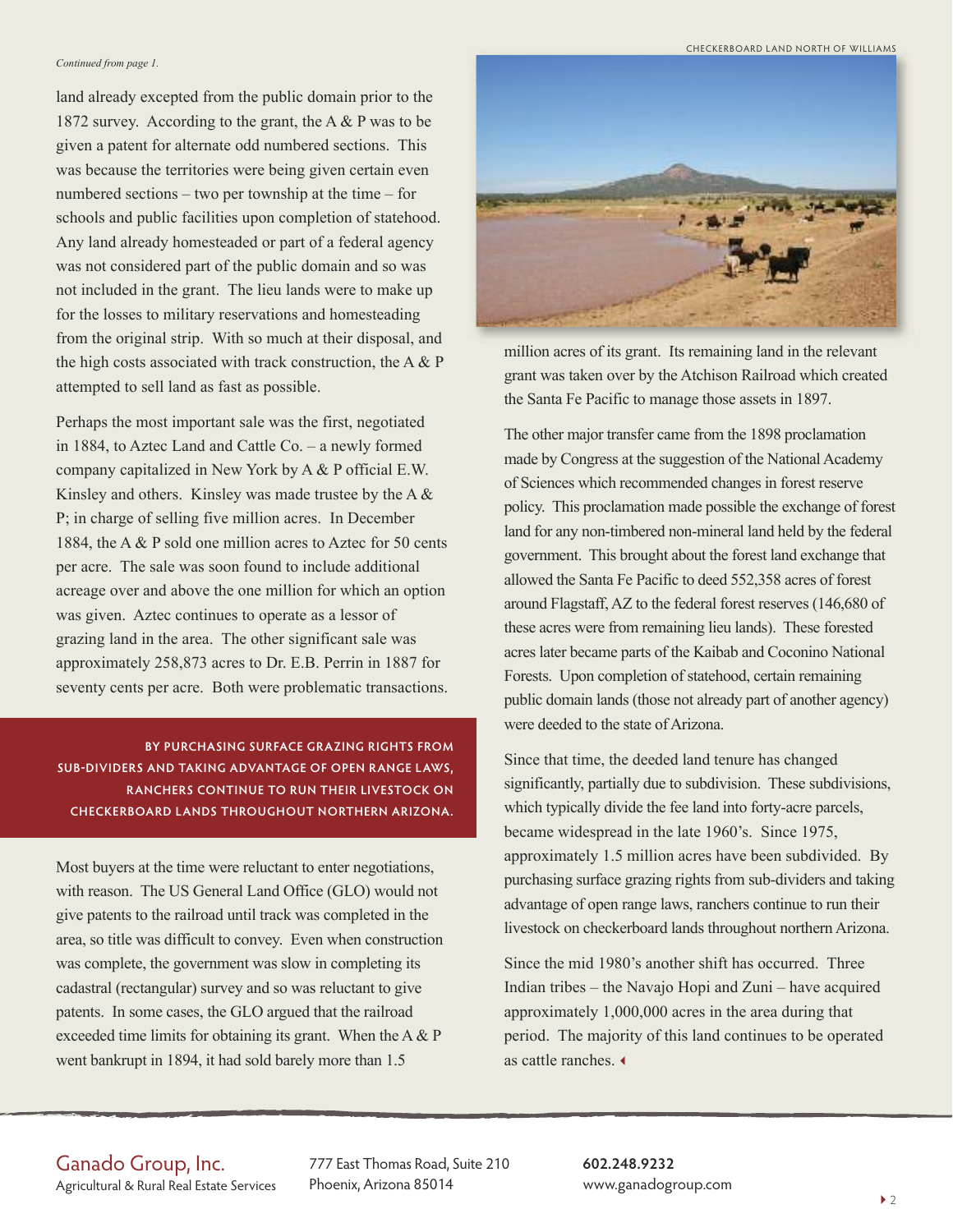Checkerboard Area Ranch Sales

checkerboard land near neW mexico state line

 $\begin{array}{c}\n\begin{array}{c}\n\overline{\phantom{1}} \\
\overline{\phantom{1}} \\
\phantom{1} \\
\phantom{1} \\
\phantom{1} \\
\phantom{1}\n\end{array}\n\end{array}$ The following charts show the ten year sales history of checkerboard ranches (un-subdivided) and surface grazing ranches in northern Arizona. There have been thirty sales of un-subdivided checkerboard ranches over the last ten years. Of those, approximately one-third have sold to developers, one-third have sold to individual investors while the remaining sales involved entities as diverse as municipalities, utility companies and Indian tribes. Water rights were the main motivation in three of those sales. These



ranches are negotiated on a price per acre basis. For the purpose of comparison with surface grazing ranches, we have found the average price per animal unit to be \$15,678. During that time, there were thirty-eight sales of surface grazing ranches, virtually all of them to ranchers, at an average price of \$1,431 per animal unit.

**1** trend for Price Per acre of checkerboard ranches (un-subdivided) over the last ten years



**3** trend for Price Per animal unit of surface grazing ranches over the last ten years



**2** number of sales Per year of checkerboard ranches (un-subdivided) over the last ten years





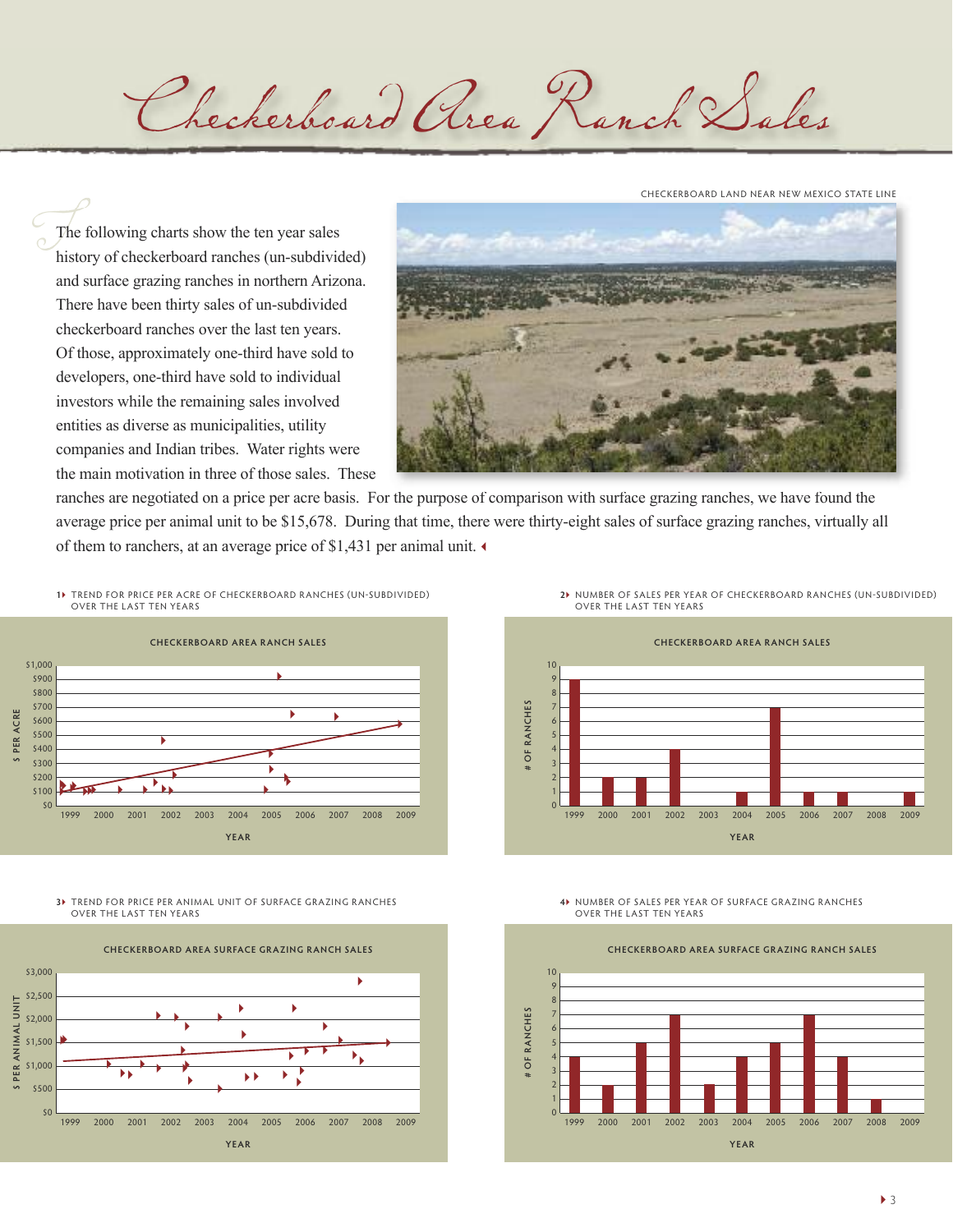### Featured Member

### **david e. clark**

 $\frac{1}{\frac{1}{\ln A}}$ Dave attained a Bachelor of Science degree in Agriculture from the University of Arizona, and has a background in cattle production and irrigated farming in northeastern Colorado. He has been with Ganado Group since its inception, focusing primarily on the appraisal of ranches, farms, feed yards, dairies, commercial horse properties and conservation easements. Dave and his wife, Gretchen, are active in showing Quarter Horses in reining and cattle events.

Group Members



**Tom a. rolston, ara** Real Estate Broker Certified General RE Appraiser 602.248.9232 trolston@ganadogroup.com



**company services**

**opportunity to work with you.**

**ganado group, inc., in business since 1994, is an agricultural and rural real estate service company performing fee appraisals, consulting, property management and real estate brokerage for a broad client base. over the last eighteen months, our members have appraised more than 20 ranches statewide, water rights pertaining to the gila river adjudication, conservation easements, country estates on oak creek, dairies in central arizona, produce coolers in yuma, and over 10,000 acres of farmland in maricopa county, pinal county, yuma county and blythe, california.**

**also during that time period, ganado has sold a portion of a ranch in cochise county for two sisters, helped a family sell 5,000 acres to pima county for open space, worked with a partnership to sell a ranch south of sonoita and aided a family's relocation to a larger ranch in yavapai county.**

**in the future, if you need professional services for rural or agricultural property we hope you will allow ganado group an**

**scott a. halver, mai & ara** Certified General RE Appraiser 480.513.0501 scotthalver@msn.com



**allyson halver** Certified General RE Appraiser 480.773.0181 allysonhalver@msn.com



**david e. clark** Certified General RE Appraiser 602.919.9026 declark@hughes.net



**Timothy T. roberts** Certified General RE Appraiser 602.248.9232 troberts@ganadogroup.com



**carter s. benton Appraiser** 602.248.9232 cbenton@ganadogroup.com

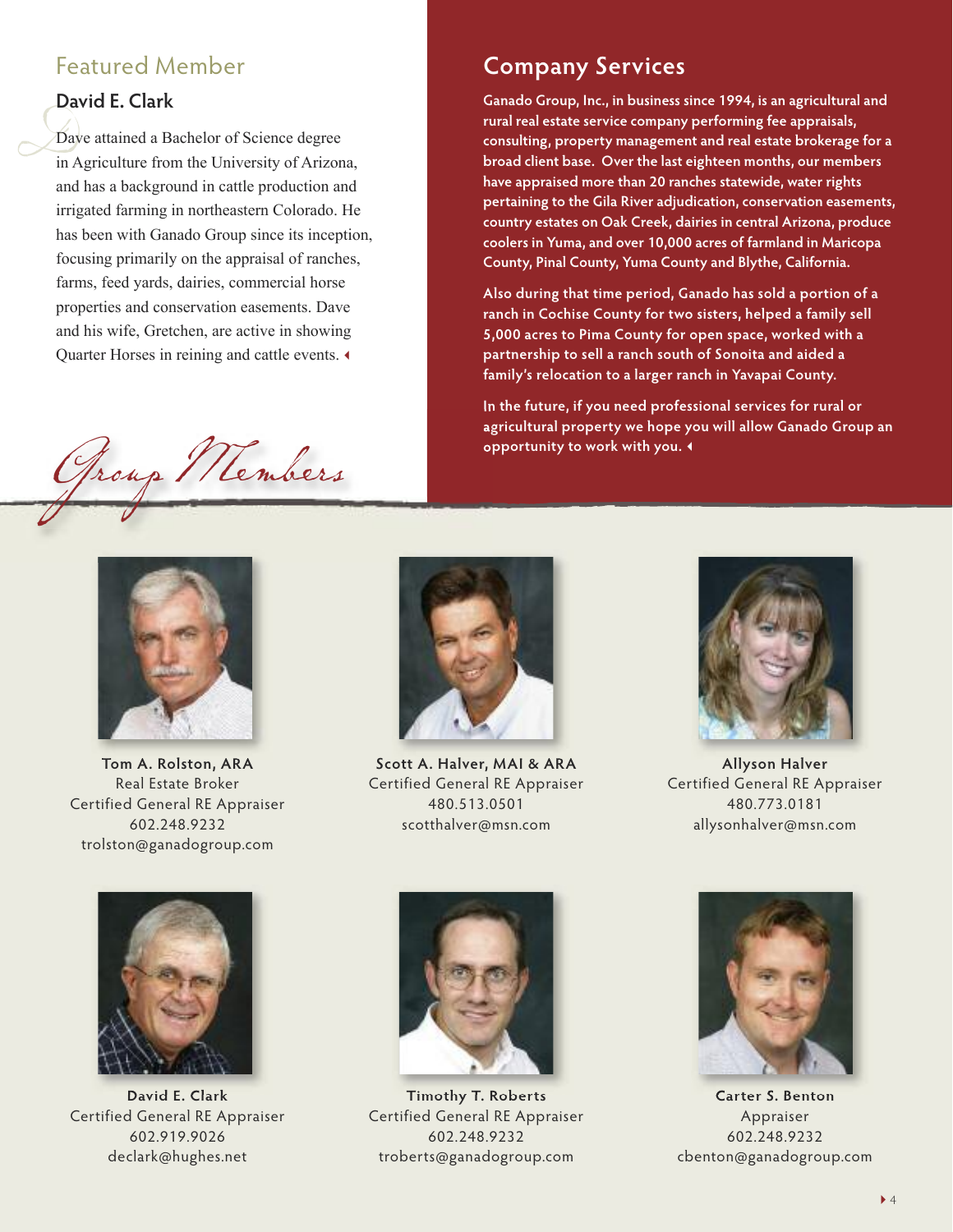Contact Tom A. Rolston at 602.248.9232 or trolston@ganadogroup.com











#### Prescott Area Ranch

The Yavapai County ranch is located 60 miles north of Phoenix in the Prescott area. The Headquarters is 4 miles east of I-17 within 1¼ hours of downtown Phoenix and Sky Harbor Airport. 80 Ac. deeded along Agua Fria River, 49 Ac. deeded along Indian Creek, 1,967 Ac. State, 10,356 Ac. BLM & 12,196 Ac. Forest Allotment. Capacity 445 head yearlong. Elevation is 3,400 to 5,000 feet with the Headquarters at 3,440 feet. Headquarter improvements include nice main ranch house, barns, shipping corrals and 35 Ac. irrigated. This is an opportunity for the serious cattleman to own a reputation cattle ranch. *Price \$2,760,000*

#### Skull Valley Area Property

The Yavapai County property is located in Skull Valley, approximately 20 miles from downtown Prescott and 100 miles northwest of Phoenix. 139 Ac. deeded along Old Skull Valley Road. Elevation is 4,163 feet to 4,703 feet. Improvements include main ranch house, 2nd house, barn, shop, outbuildings  $& 80$  Ac. irrigated with 2 irrigation wells. This is an opportunity for a family, horseman, specialty livestock breeder, specialty farmer or retiree to own a good long term investment in a pleasant year-round climate. *Price \$2,200,000*

#### Wickenburg Area Ranch

The Maricopa County ranch is located 45 miles northwest of Phoenix in the Wickenburg area. The Headquarters is 3 miles west of Morristown along the east bank of the dry Hassayampa River 1¼ hours from downtown Phoenix and Sky Harbor Airport. Tenure includes a 120 Ac. deeded Headquarters site, 2,160 Ac. State Lease & 10,148 Ac. BLM Allotment. Capacity is 105 head yearlong. Elevation is 1,730 to 2,750 feet with the Headquarters situated at 1,775 feet. Headquarter improvements include nice 3,100 sq. ft. main ranch house, 680 sq. ft. historic general store, guest house, labor housing, 4,850 sq. ft. workshop, 17 stall round horse barn, roping arena and more. This ranch is ideally located for a professional, retiree or winter visitor interested in mild winters, western recreational opportunities and the experience of managing an Arizona desert ranch. *Price \$2,000,000 including cattle*

#### Sonoita Area Ranch

The Santa Cruz County ranch is located 10 miles south of Sonoita in southern Arizona. The ranch house is 3 miles off a paved highway within 1<sup>1</sup>/<sub>4</sub> hours of downtown Tucson and the Tucson Airport. 40 Ac. deeded and 15,600 Ac. Forest Allotment. Capacity is 350 head yearlong. Elevation is 4,800 to 6,000 feet with the Headquarters at 5,275 feet. The ranch is situated in a popular area of the state offers a pleasant year-round climate, close proximity to a quiet yet active rural community and the ability to run a nice sized herd of cattle. *Price \$1,600,000 including cattle and equipment*